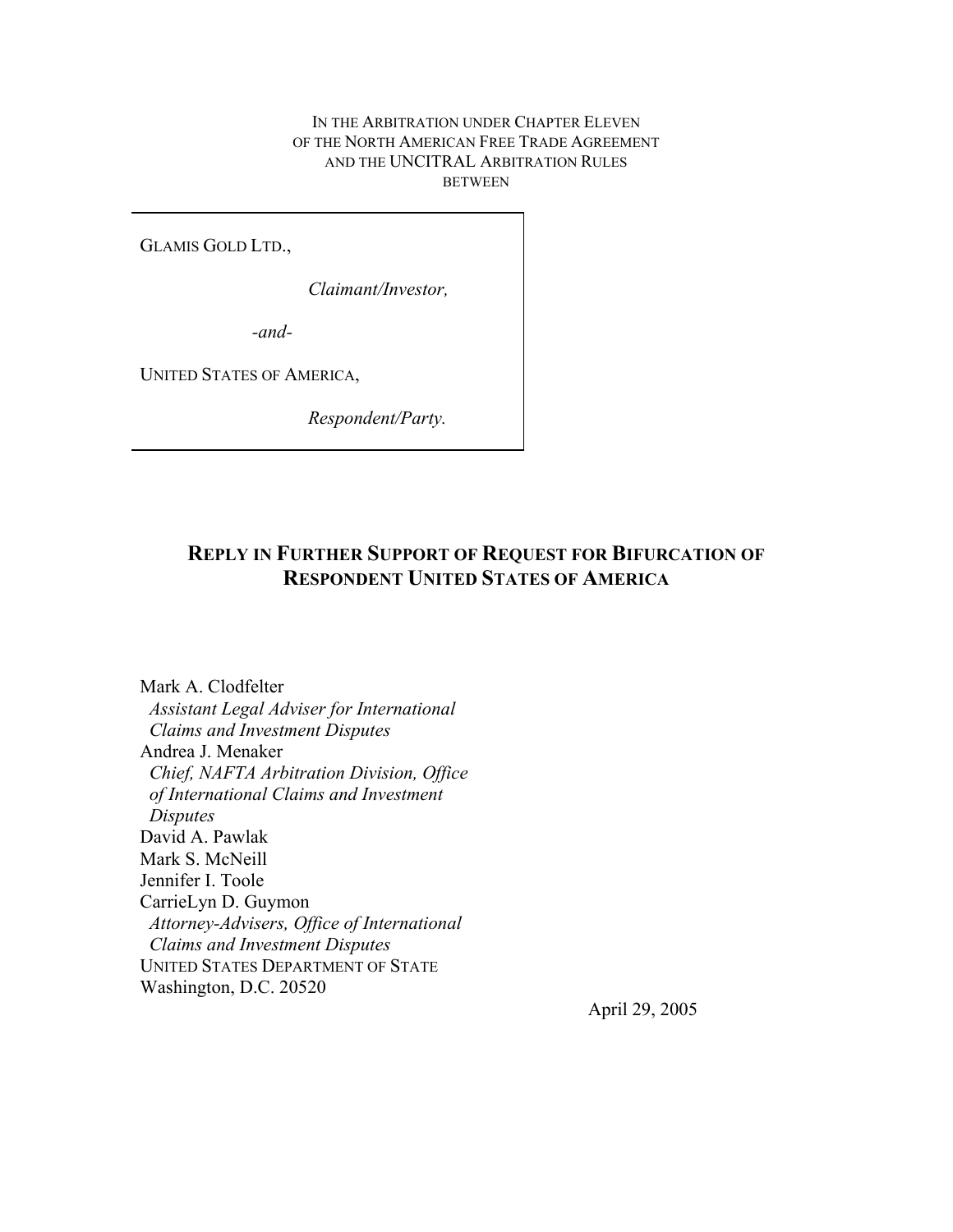IN THE ARBITRATION UNDER CHAPTER ELEVEN OF THE NORTH AMERICAN FREE TRADE AGREEMENT AND THE UNCITRAL ARBITRATION RULES **BETWEEN** 

GLAMIS GOLD LTD.,

*Claimant/Investor,* 

*-and-*

UNITED STATES OF AMERICA,

*Respondent/Party.*

## **REPLY IN FURTHER SUPPORT OF REQUEST FOR BIFURCATION OF RESPONDENT UNITED STATES OF AMERICA**

In accordance with the Tribunal's Procedural Order No. 1 and Article 21(4) of the UNCITRAL Arbitration Rules, the United States respectfully submits this Reply in Further Support of its Request for Bifurcation.

The United States' request belies Glamis's characterization – whatever its rhetorical appeal – of the United States as "somewhat inconsistently" arguing that Glamis's claims are both too early and too late. Under NAFTA Chapter Eleven, a claimant may only challenge measures that have been adopted or maintained by a Party. Glamis identifies several government actions – some of which were taken by the federal government and some of which were taken by the state of California – that it contends are measures that violate NAFTA Chapter Eleven. Glamis's attempt to bundle these actions taken by separate governmental entities into a single measure finds no support in international law or the NAFTA.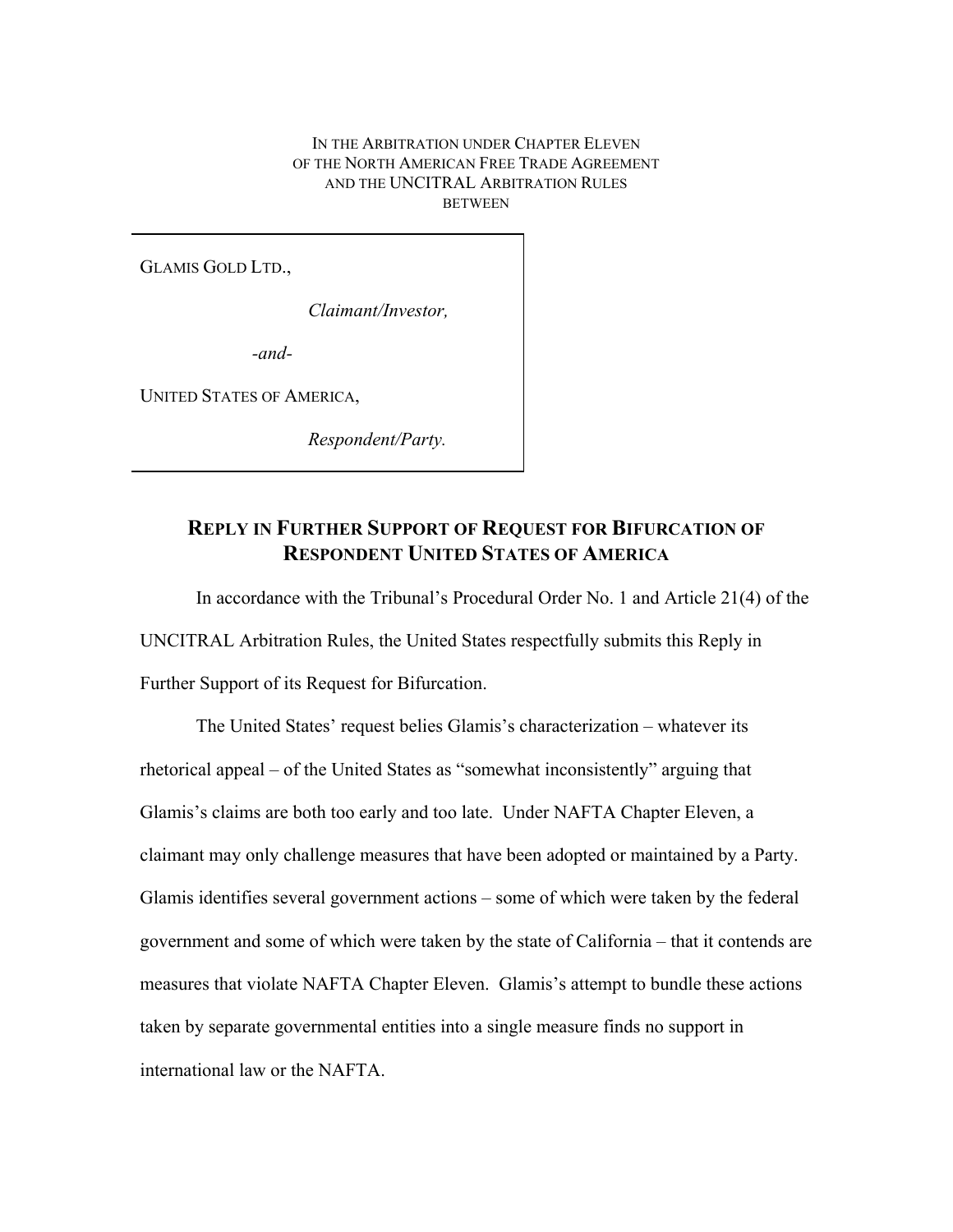With the exception of a lone and now-rescinded action, all of the federal actions of which Glamis complains were taken more than three years prior to Glamis's filing of its Notice of Arbitration. Under the express terms of the NAFTA, these claims are timebarred. In addition, Glamis is not – and never has been – in a position to have the California measures of which it complains apply to it. Its claim challenging those California measures, therefore, is not ripe.

It is within this Tribunal's discretion to decide these two objections preliminarily.<sup>1</sup> For the reasons set forth below, doing so would be the most efficient way to proceed with this arbitration. A preliminary phase devoted to the United States' time-bar and ripeness objections would dispense with the need for complex factual and legal analysis that would be required to arbitrate Glamis's claims on the merits. Moreover, if the United States were to prevail on its objections, Glamis's *only* remaining claim would be a challenge to the now-rescinded record of decision of former Secretary of the Interior Babbitt denying the plan of operations for Glamis's Imperial Project. A merits phase devoted to determining whether that sole action constituted a breach of NAFTA Chapter Eleven – if Glamis would pursue it at all – would require far fewer resources than an arbitration of all of Glamis's claims on the merits.

<sup>1</sup> *See, e.g., Electricity Co. of Sofia & Bulgaria (Belg. v. Bulg.)*, 1939 P.C.I.J. (ser. A/B) No. 77, 64, 81-83 (Apr. 4) (treating in a preliminary phase separate from the merits objections that certain portions of the claim were time-barred and other portions of the claim were not ripe).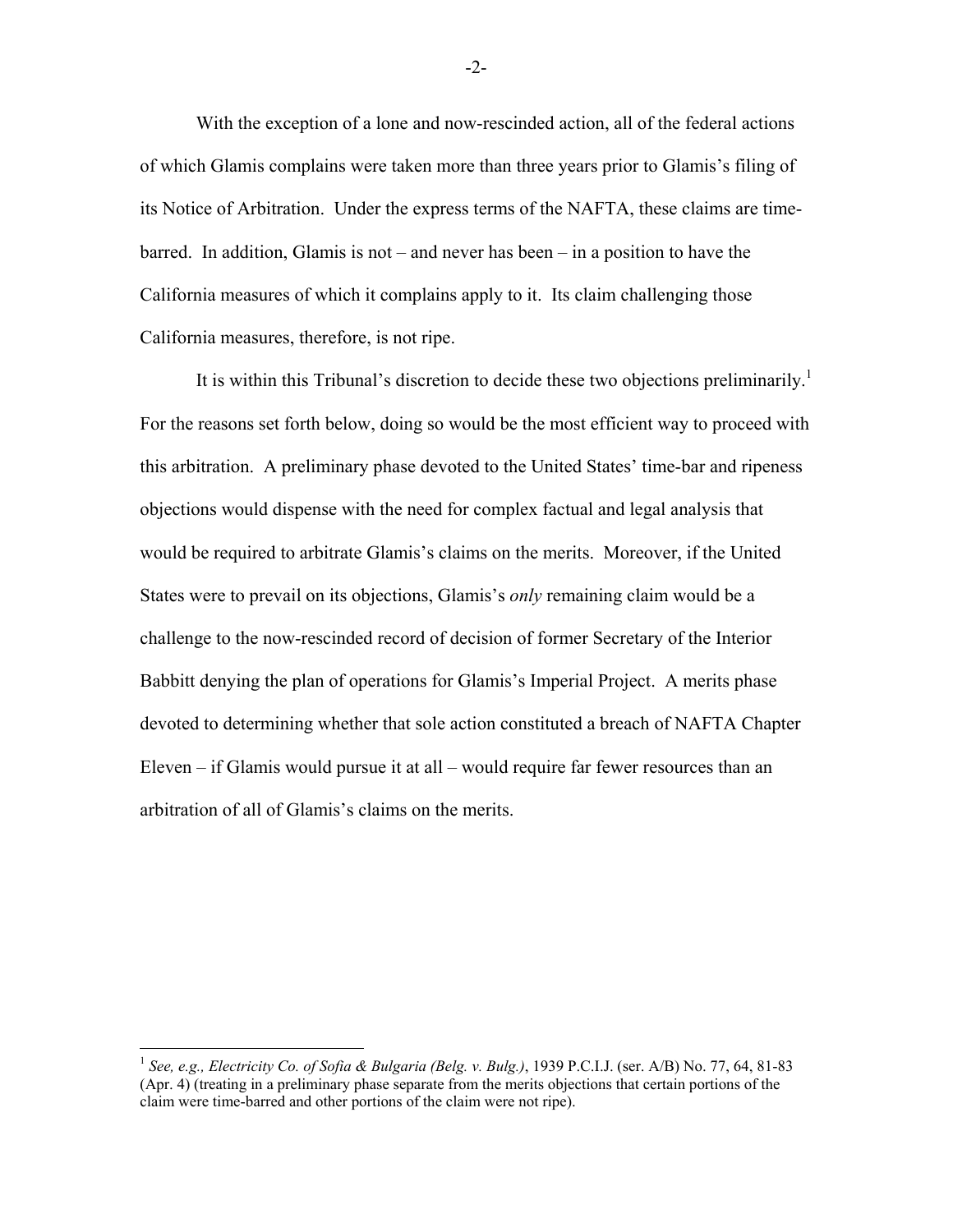#### **ARGUMENT**

## **I. GLAMIS'S TIME-BARRED COMPLAINTS SHOULD BE ADDRESSED IN A PRELIMINARY PHASE**

It is a "fundamental principle of international judicial settlement" that a tribunal "not uphold its jurisdiction unless the intention to confer it has been proved beyond reasonable doubt."<sup>2</sup> Article 1117(2)'s limitations period is at the core of the NAFTA Parties' consent to arbitration.<sup>3</sup> It establishes unequivocally the temporal limitations to that consent. The NAFTA Parties' view is clear that "[a]n investor *may not make a claim* if more than three years have elapsed from the date on which the investor first acquired, or should have first acquired, knowledge of the alleged breach and knowledge of a loss or damage."<sup>4</sup>

Glamis's allusion to "the normal litigation context" provides no basis to disturb the NAFTA Parties' clear choice to avoid having to defend stale claims.<sup>5</sup> Moreover, "in respect of a claim arising from an international treaty the limitation rules of domestic law are not directly relevant and  $\ldots$  international standards would have to be applied."<sup>6</sup> International tribunals routinely determine the applicability of temporal restrictions to

<sup>2</sup> *Certain Norwegian Loans (Fr. v. Nor.)*, 1957 I.C.J. 9, 58 (July 6) (separate opinion of Judge Lauterpacht).

<sup>&</sup>lt;sup>3</sup> See, e.g., NAFTA art. 1122(1) (the NAFTA Parties' consent to arbitrate is limited to claims submitted "in accordance with the procedures set out in this Agreement.").

<sup>4</sup> Department of External Affairs, *North American Free Trade Agreement: Canadian Statement on Implementation*, *in* CANADA GAZETTE 68, 153 (Jan. 1, 1994) (emphasis added); *see also* NORTH AMERICAN FREE TRADE AGREEMENT, IMPLEMENTATION ACT, STATEMENT OF ADMINISTRATIVE ACTION, H.R. DOC. NO. 103-159, Vol. 1, 103d Cong., 1st Sess., at 146 (1993) ("All claims must be brought within three years.").

<sup>&</sup>lt;sup>5</sup> Response of Claimant Glamis Gold Ltd. To Request for Bifurcation of Respondent United States of America ("Objection to Bifurcation") at 4 (Apr. 21, 2005).

<sup>6</sup> *SCC Case*, No. 49/2002 (Final Award 2003), 2004:1 STOCKHOLM ARB. REP. 141, 165 (2004).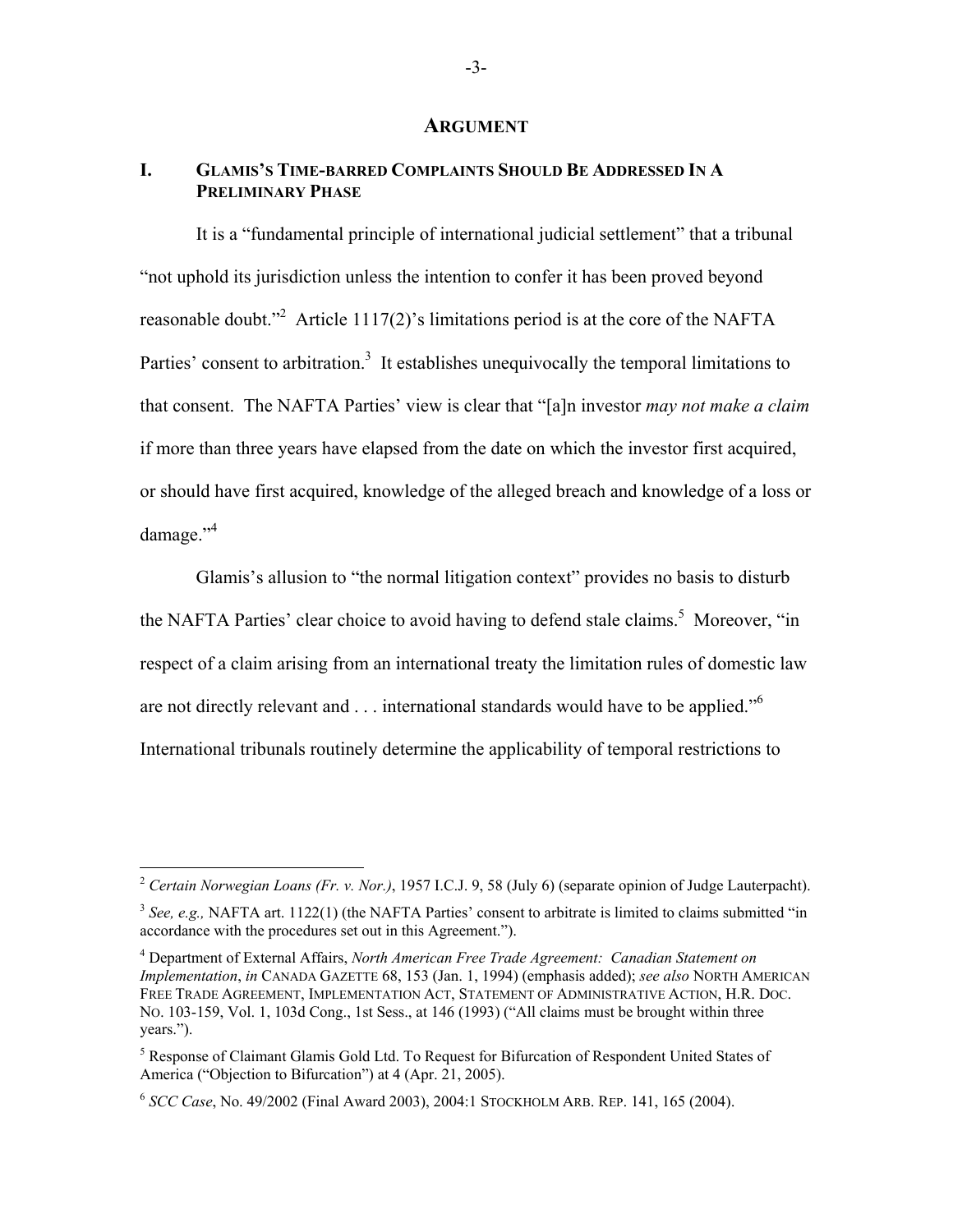their jurisdiction preliminarily, before addressing the merits of a dispute.<sup>7</sup> Similarly, the applicable UNCITRAL Arbitration Rules support this Tribunal's addressing preliminary issues in a phase separate from the merits. $8<sup>8</sup>$ 

While Glamis, of course, may refer to facts that predate December 9, 2000, as background for its claims, events that predate that time may not form the basis for a finding that the United States breached a provision of the NAFTA.<sup>9</sup> The only actions of

<sup>7</sup> *See Lucchetti v. Peru*, Case No. ARB/03/4 (Award) ¶¶ 50, 59 & dispositif (Feb. 7, 2005) (addressing objection of temporal infirmity as a jurisdictional matter in a preliminary phase separate from the merits); *Tradex Hellas S.A. v. Republic of Albania*, Case No. ARB/94/2 (Decision on Jurisdiction) at 178-80, 14:1 ICSID Rev.-F.I.L.J. 161, 178-80 (Dec. 24, 1996) (same); *Phosphates in Morocco (Ital. v. Fr.)*, 1938 P.C.I.J. 10, 24, 29 (June 14) (Preliminary Objections) (stating "it is necessary always to bear in mind the will of the State which only accepted . . . jurisdiction within specified limits," and dismissing in a preliminary phase for lack of jurisdiction claims that did not arise within the specified time period); *see also* Convention for the Protection of Human Rights and Fundamental Freedoms, as amended, art. 35 (Nov. 4, 1950) ("The Court may only deal with the matter after all domestic remedies have been exhausted, according to the generally recognized rules of international law, and *within a period of six months* from the date on which the final decision was taken.") (emphasis added); *Koval v. Ukraine*, App. No. 65550/01, Eur. Ct. H.R. at 17 (Mar. 30, 2004), *available at* http://www.echr.coe.int/Eng/Judgments.htm (holding that applicant's complaints not raised until more than six months after the cessation of the alleged problem were "introduced out of time and must be rejected"); *A.L.M. v. Italy*, App. No. 35284/97, Eur. Ct. H.R. ¶ 19 & dispositif (Jul. 28, 1999), *available at* http://www.echr.coe.int/Eng/Judgments.htm (holding that the Court was "unable to take cognisance of the merits of the case" because the Government's application "was made out of time"); *Riahi v. Iran*, Award No. 600-485-1 ¶ 68 (Iran-U.S. Claims Tribunal 2003) (finding certain claims barred by the "jurisdictional cut-off date established by [the one year limitation period] of the Claims Settlement Declaration"); *Aryeh v. Iran*, Award No. 581-842/843/844-1 ¶¶ 59-63 (Iran-U.S. Claims Tribunal, 1997) (first determining that a portion of the claims was precluded as too late before discussing the merits of any claims); *Harrington & Assocs. Inc. v. Iran*, Award No. 321-10712-3 ¶ 24 (Iran-U.S. Claims Tribunal 1987) (rejecting claimant's belated attempt to substitute parties due to one-year limitation period of Article III(4)).

<sup>8</sup> *See* UNCITRAL Arbitration Rules, art. 21(4); *see also* Request for Bifurcation of Respondent United States of America, n.2 (collecting authorities); *United Parcel Service of America Inc. v. Government of Canada* (Award on Jurisdiction) ¶¶ 30-31 (Nov. 22, 2002) ("International judicial practice has long recognized that challenges to jurisdiction may be able to be determined in advance of the hearing of the merits of the claim. So article 21(4) of the UNCITRAL Arbitration Rules provides: 'In general, the arbitral tribunal should rule on a plea concerning its jurisdiction as a preliminary question . . . .' This power both supports the efficient and effective administration of the arbitral process and reflects the fact that parties, notably State parties, to arbitration processes are subject to jurisdiction only to the extent that they have consented.").

<sup>9</sup> *Cf. Mondev Int'l Ltd. v. United States of America*, Case No. ARB(AF)/99/2 (Award) ¶ 70 (Oct. 11, 2002) ("events or conduct prior to the entry into force of an obligation for the respondent State may be relevant in determining whether the State has subsequently committed a breach of the obligation. But it must still be possible to point to conduct of the State after that date which is itself a breach."); *see also Northern Cameroons (Cameroon v. U.K.)*, 1963 I.C.J. 15, 129 (Dec. 2) (separate opinion of Judge Fitzmaurice) ("In so far as the Applicant State . . . is making [the earlier matters] the basis of independent complaints, the claim must, to that extent, be considered inadmissible.").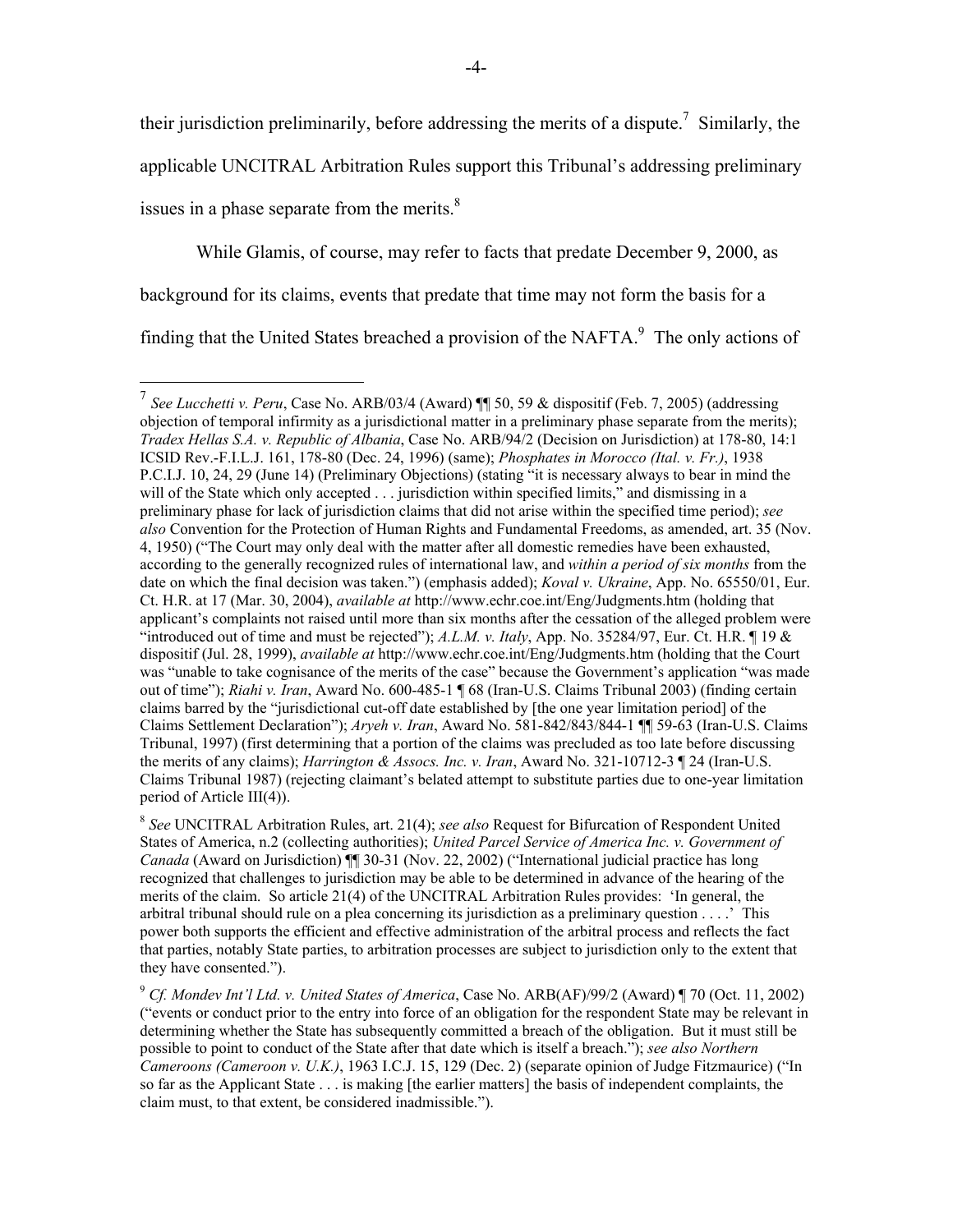which Glamis may timely complain are those that occurred within the three years immediately preceding Glamis's filing of its Notice of Arbitration on December 9, 2003. Of the federal actions of which Glamis complains, only the now-rescinded January 17, 2001 denial by then-Secretary Babbitt is within the limitations period prescribed by Article  $1117(2)$ .<sup>10</sup> Glamis's complaints about any other federal actions cannot serve as the basis for finding a violation of NAFTA Chapter Eleven. A straightforward application of Article  $1117(2)$  in a preliminary phase, thus, will focus the work of the parties and the Tribunal on that sole federal measure.

 Glamis incorrectly suggests that a determination of the timeliness of its claims requires that the United States establish that those actions are in fact "measures" under NAFTA Article 201. Such an inquiry with respect to at least some of the actions about which Glamis complains likely would be required in any merits phase. However, the task for a preliminary phase is far simpler. Whichever events or actions Glamis challenges, be they measures under NAFTA Article 201 or something other than measures, they are indisputably outside this Tribunal's jurisdiction unless they fall within Article 1117(2)'s limitations period. A preliminary phase resulting in a decision favorable to the United States would obviate the need for litigation regarding the meaning of the term

 $\overline{a}$ 

-5-

<sup>&</sup>lt;sup>10</sup> Perhaps recognizing the validity of the United States' objection, Glamis appears to be trying belatedly to expand the universe of federal measures that serve as a basis for its claims. In its Objection to Bifurcation, Glamis, for the first time, complains that the federal government has improperly failed to approve its plan of operations. *See* Objection to Bifurcation at 5. Any purported delay, however, is attributable to Glamis itself. *See* Statement of Defense ¶ 40 (Apr. 8, 2005); *see also* GLAMIS GOLD, LTD., QUARTERLY REPORT (Mar. 2000) at 11 ("[I]n conjunction with commencing legal proceedings, . . . the Company requested that the Bureau of Land Management ("BLM") temporarily suspend activities relating to the Company's permit . . . .").In addition, Glamis's assertion that BLM's alleged delay in processing its plan of operations is a NAFTA breach contradicts the allegations made in Glamis's Notice of Arbitration that its investment had been expropriated by the California actions adopted between December 12, 2002, and April 10, 2003. *See*  Notice of Arbitration ¶ 18, 23 (Dec. 9, 2003). In any event, to the extent that Glamis seeks a finding of liability on this basis, the United States hereby objects to the jurisdiction of this Tribunal over that claim on the ground that it was improperly noticed, and seeks preliminary treatment of the matter. *See* NAFTA art. 1119.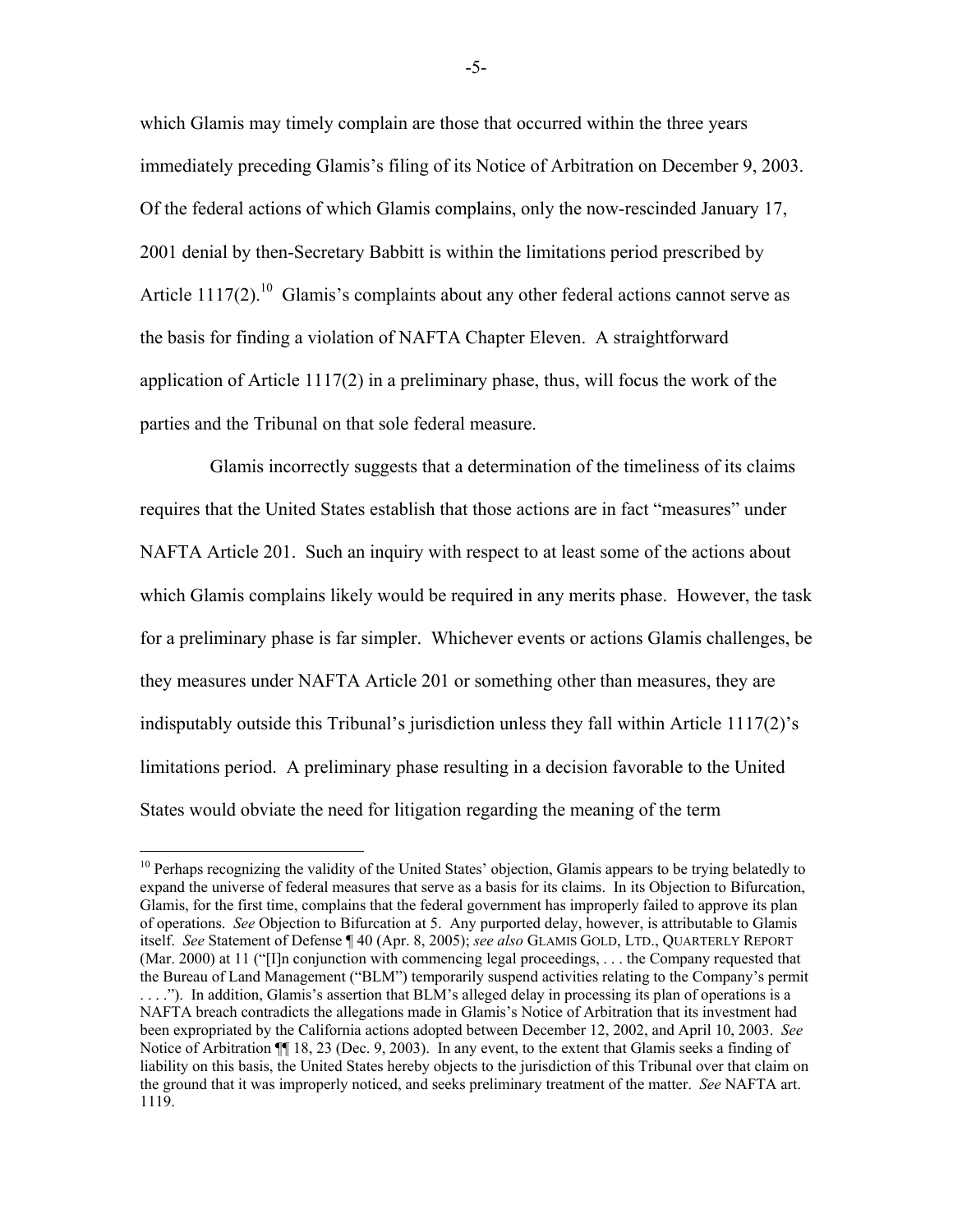"measure."<sup>11</sup> Thus, the Tribunal can avoid any so-called "definitional quagmire" by disposing of Glamis's untimely complaints as a preliminary matter, without having to hear the parties on the issues of whether each complained-of government action is a measure that proximately caused Glamis's purported loss.<sup>12</sup> By doing so, the Tribunal will reduce substantially its work and the burdens on the parties.

Finally, Glamis's concern over "*seriatim*" filings provides no basis for this Tribunal to defer applying Article 1117(2)'s time-bar to Glamis's claims. And, Glamis sheds no light on how treating the United States' time-bar defense in a preliminary phase supposedly would lead to an "illogical and unworkable precedent" under which "claimants would be forced to file *seriatim* NAFTA claims."13 A decision by this Tribunal to apply Article  $117(2)$ 's limitations period preliminarily will not affect the timing of the filing of claims under NAFTA Chapter Eleven.

In Glamis's case, any need for such "*seriatim*" filing of claims relating to its Imperial Project is entirely of its own making. Glamis previously (and unsuccessfully) asserted in United States district court that it had been injured by some of the very actions that Glamis raises as NAFTA violations before this Tribunal.<sup>14</sup> On the dates when Glamis filed its claims in U.S. district court, there was no time-bar obstacle preventing

1

 $11$  The United States does not dispute that the sole timely complained-of federal action – then-Secretary Babbitt's January 17, 2001 Record of Decision denying Glamis's plan of operations – is a "measure" within the definition of NAFTA Article 201.

<sup>&</sup>lt;sup>12</sup> Objection to Bifurcation at 6.

<sup>13</sup> *See id*. at 7.

 $14$  In a suit filed against the DOI and BLM in March 2001 for declaratory and injunctive relief, Glamis challenged, *inter alia*, the January 17, 2001 Record of Decision signed by Secretary Babbitt denying Glamis's proposed Imperial Project. *See* Plaintiff's Complaint for Declaratory and Injunctive Relief*, Glamis Imperial Corp. v. U.S. Dep't of the Interior*, No. 01-530 at 1-2 (RMU) (D.D.C. filed March 12, 2001).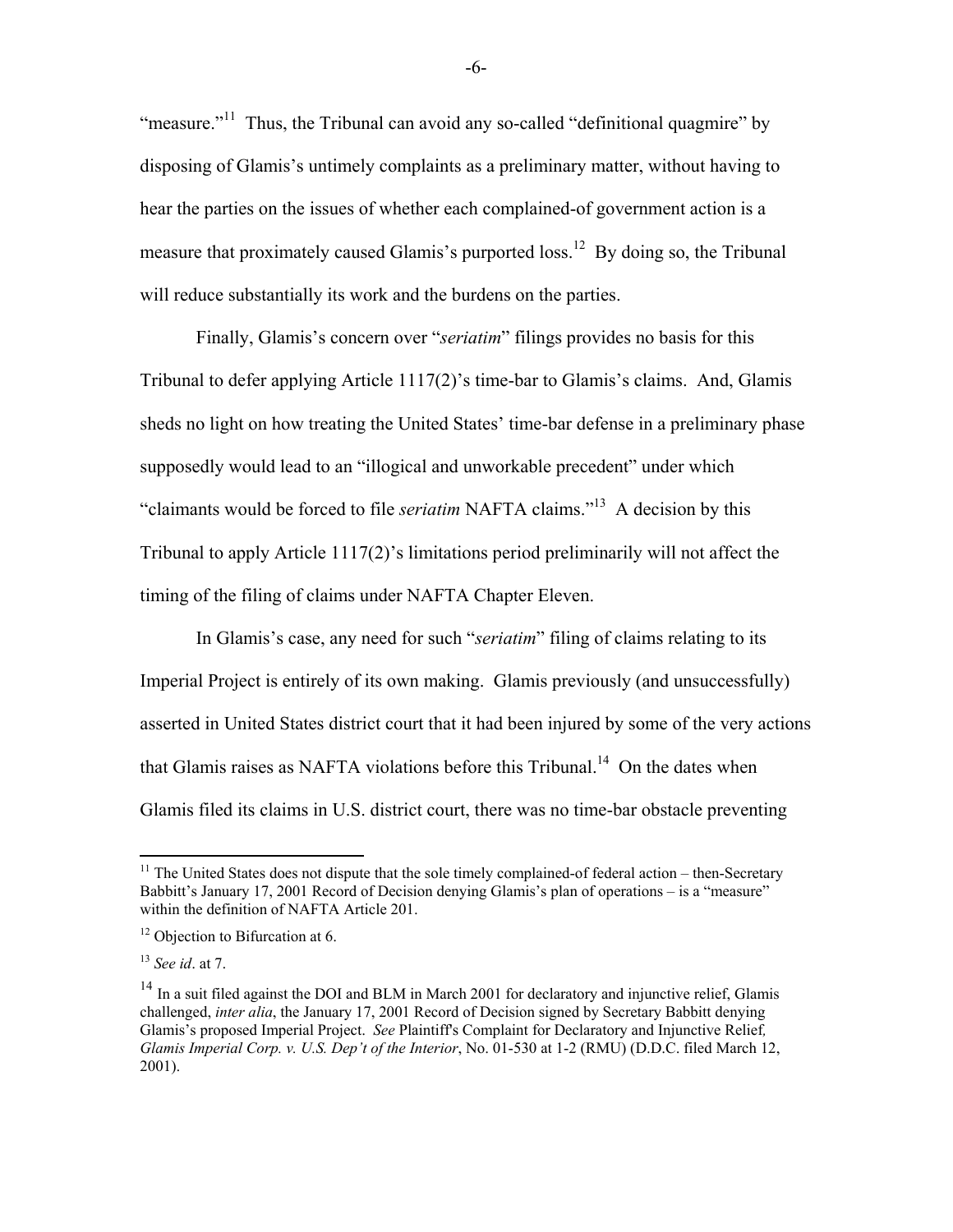Glamis from seeking compensation under NAFTA Chapter Eleven for the harm Glamis alleges here to have suffered from those same government actions. Had Glamis determined that it legitimately could have complained under the NAFTA of harm incurred as a result of, for example, the October 1999 Advisory Council on Historic Preservation letter, Glamis was required by Article 1117(2) to submit a claim for such harm to arbitration within three years of the letter, or no later than October 2002. By that date, Glamis already was aware of all the additional federal actions of which it now complains, and even had filed suit in U.S. district court claiming to have suffered harm from those actions.<sup>15</sup> The injury Glamis purports to have suffered as a result of those measures has not changed between the date of its filings before the district court and its submission of this claim to arbitration. Glamis thus could have timely asserted its complaints about all of the purportedly offending federal actions it lists in its Notice of Arbitration in a single NAFTA Chapter Eleven arbitration.

For the foregoing reasons, the Tribunal should rule on the United States' objection that certain of Glamis's claims are out of time as a preliminary question.

## **II. GLAMIS'S PREMATURE CLAIMS SHOULD BE ADDRESSED IN A PRELIMINARY PHASE**

Contrary to Glamis's contention, the United States' objection to Glamis's claims based on the California measures is jurisdictional and should be addressed in a preliminary phase. The United States bases its objection that these claims are not ripe on

 $\overline{a}$ 

-7-

<sup>15</sup> *See id.*; Plaintiff's Opposition to Defendant's Motion to Dismiss, dated July 11, 2000, at 10, *Glamis Imperial Corp. v. Bruce Babbitt*, No. CV-N-00-0196-DWH-VPC (D. Nev. filed April 14, 2000) (Glamis "has been injured by the delays occasioned by waiting for the [December 27, 1999] Solicitor's Opinion."); Plaintiff's Opposition to Defendant's Motion to Dismiss, dated Oct. 23, 2000, at 2, *Glamis Imperial Corp. v. Bruce Babbitt*, No. 00CV1934W(POR) (D. So. Cal. Oct. 31, 2000) ("Glamis has already suffered harm from protracted delays . . . .").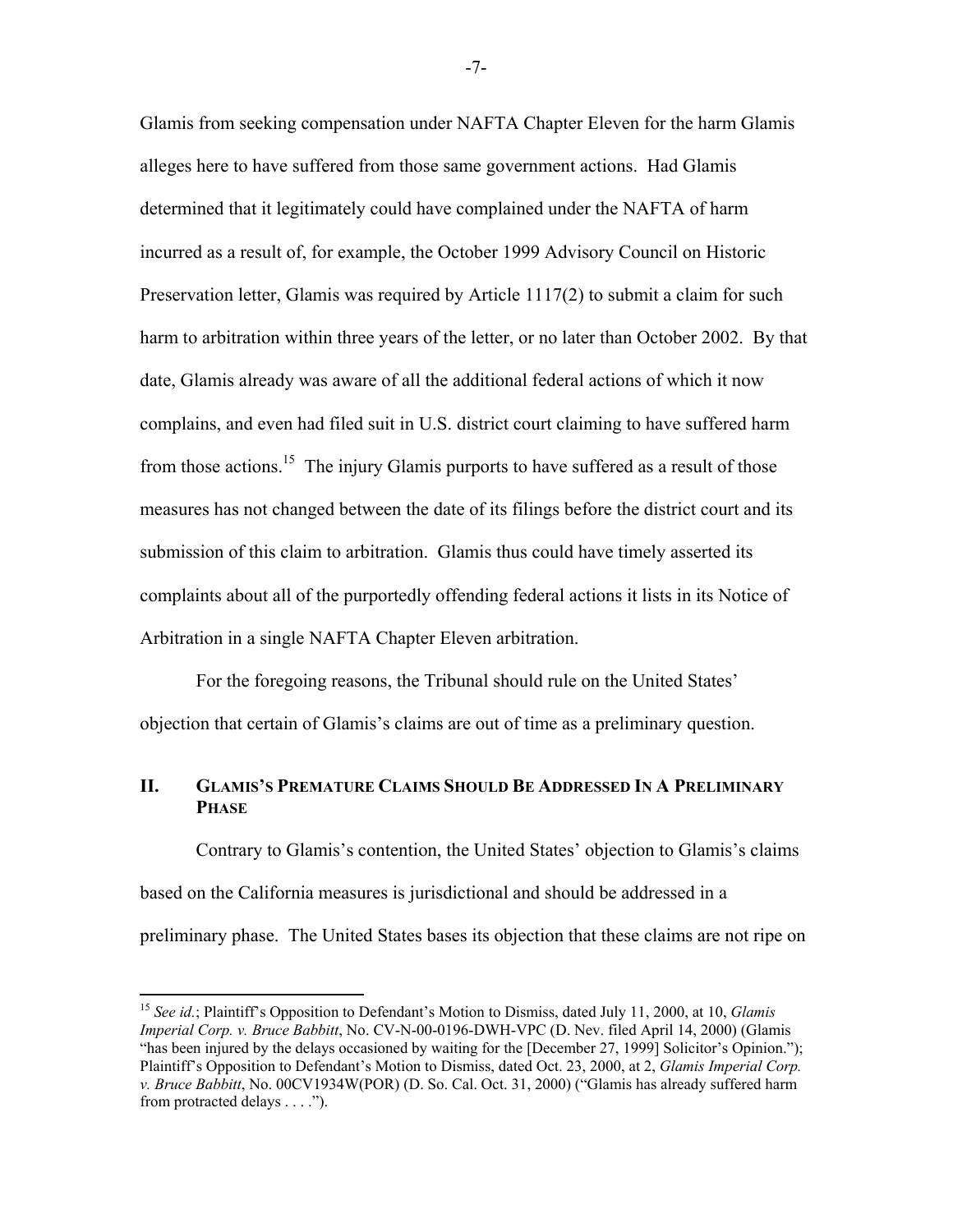the NAFTA Parties' consent to arbitration as reflected in Article 1117(1). Therefore, the United States' objection directly implicates the Tribunal's jurisdiction.

Glamis's mere assertion that it has sustained a loss is insufficient to confer jurisdiction. Rather, a claimant must allege credible facts that, if proven, are capable of constituting a breach of an obligation in Section A of Chapter Eleven.<sup>16</sup> Article 1117(1) does not embrace hypothetical claims, such as Glamis's, that a loss *may be* incurred if circumstances ripen into an actual breach of a treaty obligation.<sup>17</sup> The United States' objection that Glamis fails to satisfy this requirement, therefore, is jurisdictional.

Glamis's reliance on the opinion in *Applicability of the Obligation to Arbitrate Under Section 21 of the UN Headquarters Agreement* to demonstrate otherwise is misplaced. The principal issue in that case – which was an advisory opinion – was whether a dispute existed between the United Nations and the United States concerning the interpretation of a treaty.<sup>18</sup> In order to submit a claim to arbitration under Article 1117(1), however, a claimant must plead not that a dispute over the interpretation of the treaty exists, but that it *has incurred* loss or damage by reason of or arising out of a

<sup>16</sup> *See United Parcel Service of America Inc. v. Government of Canada* (Award on Jurisdiction) ¶ 34 ("That formulation rightly makes plain that a claimant party's mere assertion that a dispute is within the Tribunal's jurisdiction is not conclusive."); *id.* ¶ 37 ("Accordingly, the Tribunal's task is to discover the meaning and particularly the scope of the provisions which UPS invokes as conferring jurisdiction. Do the facts alleged by UPS fall within those provisions: are the facts capable, once proved, of constituting breaches of the obligations they state?").

<sup>&</sup>lt;sup>17</sup> *Compare* NAFTA art. 1117(1) (An investor, on behalf of an enterprise, may submit a claim to arbitration where the enterprise "has incurred loss or damage") *with* NAFTA art. 2004 (making State-to-State dispute resolution available "with respect to the *avoidance* or settlement of all disputes between the Parties regarding *the interpretation* or application of this Agreement or wherever a Party considers that an actual *or proposed measure* of another Party is *or would be* inconsistent with the obligations of this Agreement . . . . ") (emphasis added).

<sup>18</sup> *See Applicability of the Obligation to Arbitrate Under Section 21 of the UN Headquarters Agreement*, 1988 I.C.J. 12, 27, ¶ 34 (Apr. 26).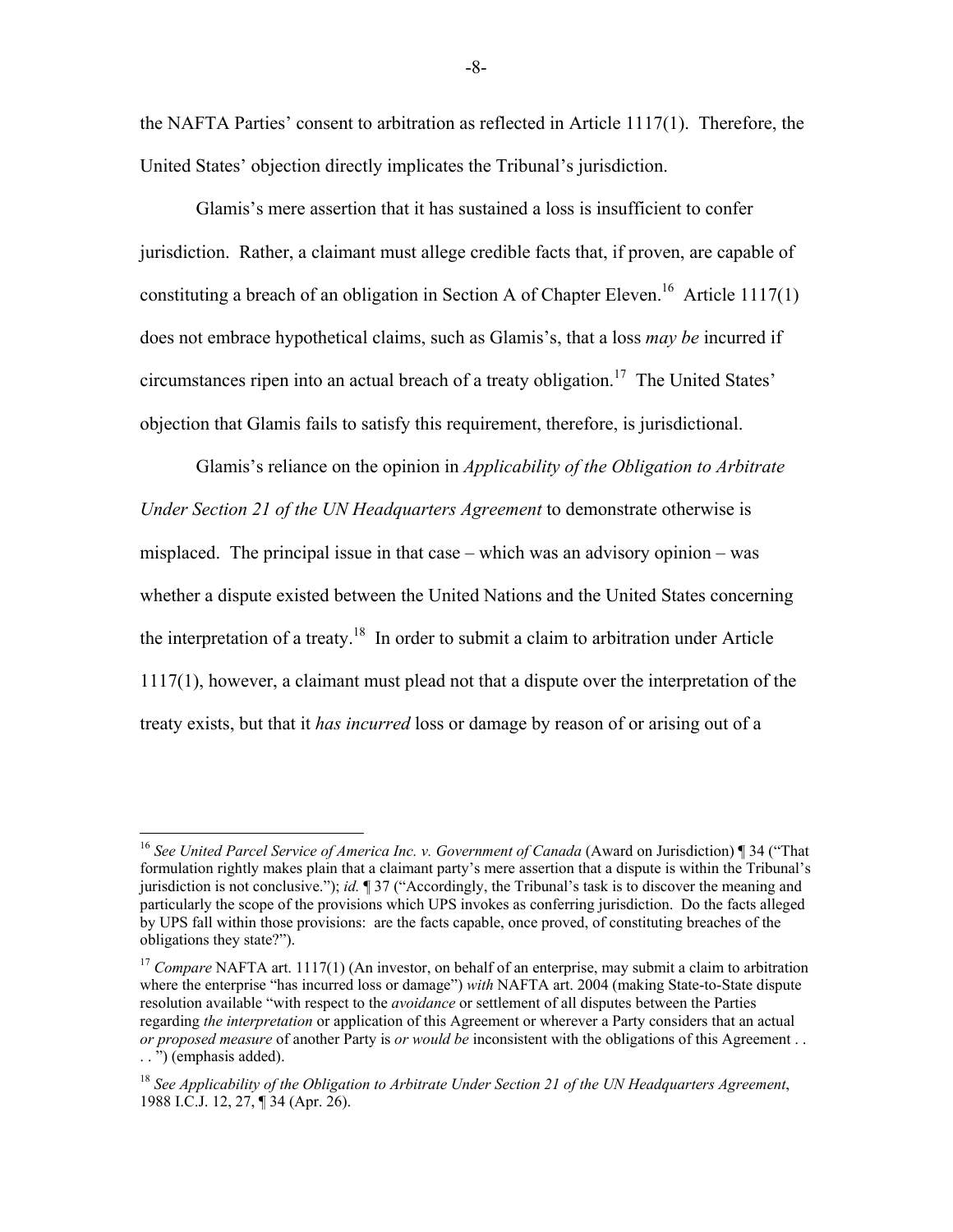breach. The arbitration clause at issue in the *Headquarters Agreement* case contained no such requirement.<sup>19</sup>

International tribunals, in fact, routinely apply the principle of "ripeness" and

similar requirements to dismiss international claims on jurisdictional grounds.

Accordingly, the International Court of Justice and various international tribunals and

claims commissions have declined to find jurisdiction where a claim is not ripe.<sup>20</sup>

 $\overline{a}$ 

In any event, whether the United States' ripeness objection is determined to be a question of jurisdiction or admissibility, it is precisely the sort of issue that should be addressed preliminarily under the UNCITRAL Arbitration Rules.<sup>21</sup> Glamis's assumption

<sup>21</sup> The issue of whether Glamis's expropriation claim is ripe, addressed in part II.B.3 of Glamis's Objection to Bifurcation, is relevant to an assessment of the merits of the United States' objection, and not to the

<sup>19</sup> Glamis's reliance on the First Partial Award in *Methanex Corp. v. United States of America* is also misplaced. *See* Objection to Bifurcation at 9. The issue of whether the United States' ripeness objection was jurisdictional or otherwise was not briefed by the parties in that case. Because the *Methanex* Tribunal determined that the objection was one of admissibility, and because it joined certain questions of its jurisdiction over the entirety of the claims to the merits of that dispute, it did not address the United States' remaining objections preliminarily. *See, e.g.,* IAN BROWNLIE, PRINCIPLES OF PUBLIC INTERNATIONAL LAW 457 ( $6<sup>th</sup>$  ed.) (Oxford 2003) ("In normal cases the question of admissibility can only be approached when jurisdiction has been assumed . . ."). If the Tribunal in this case determines that the United States' ripeness objection is *not* jurisdictional, its jurisdiction over that portion of Glamis's claims may be presumed. It may then, within its discretion, address the ripeness objection preliminarily.

<sup>20</sup> *See, e.g.*, *Questions of Interpretation and Application of the 1971 Montreal Convention Arising from the Aerial Incident at Lockerbie (Libya v. U.K.)*, 1992 I.C.J. 3, 23 (Apr. 14) (separate opinion of Judge Ni) (joining in the majority's determination not to grant provisional measures, explaining that the Court must "first decide on this temporal question" of whether the application was filed too soon, and stating, "It is premature for the Applicant to seek a legal remedy now from this Court. This is the threshold question which must first be solved before any other question can be decided upon."); *Electricity Co. of Sofia & Bulgaria (Belg. v. Bulg.)*, 1939 P.C.I.J. (ser. A/B) No. 77, 64, 83 (Apr. 4) ("[I]t rested with the Belgian Government to prove that, before the filing of the Application, a dispute had arisen between the Governments respecting the Bulgarian law of February 3rd, 1936. The Court holds that the Belgian Government has not established the existence of such a dispute and accordingly declares that the Belgian Application cannot be entertained in so far as concerns the part of the claim relating to this law."); *Malek v. Iran*, Award No. 534-193-3 **[57 (Iran-U.S. Claims Tribunal 1992)** ("Since the Claimant does not rely on any other legal basis to prove the expropriation of the Farmland by the Respondent during the relevant period, the Tribunal dismisses also this Claim for lack of jurisdiction."); *International Technical Prods. Corp. v. Iran*, (Award No. 196-302-3), 9 Iran-U.S. Cl. Trib. Rep. 206, § II(C)(4)(c) (1985) ("[T]he conclusive deprivation would have occurred after 19 January 1981. Hence the Tribunal lacks jurisdiction."); *Mariposa Claim (U.S. v. Pan.),* Dep't of State Arb. Series No. 6, American & Panamanian General Claims Arbitration 573, 577 (1933) ("The Commission holds that the damage from which the Mariposa claim arose was not sustained prior to October 3, 1931, and that the claim is not within its jurisdiction.").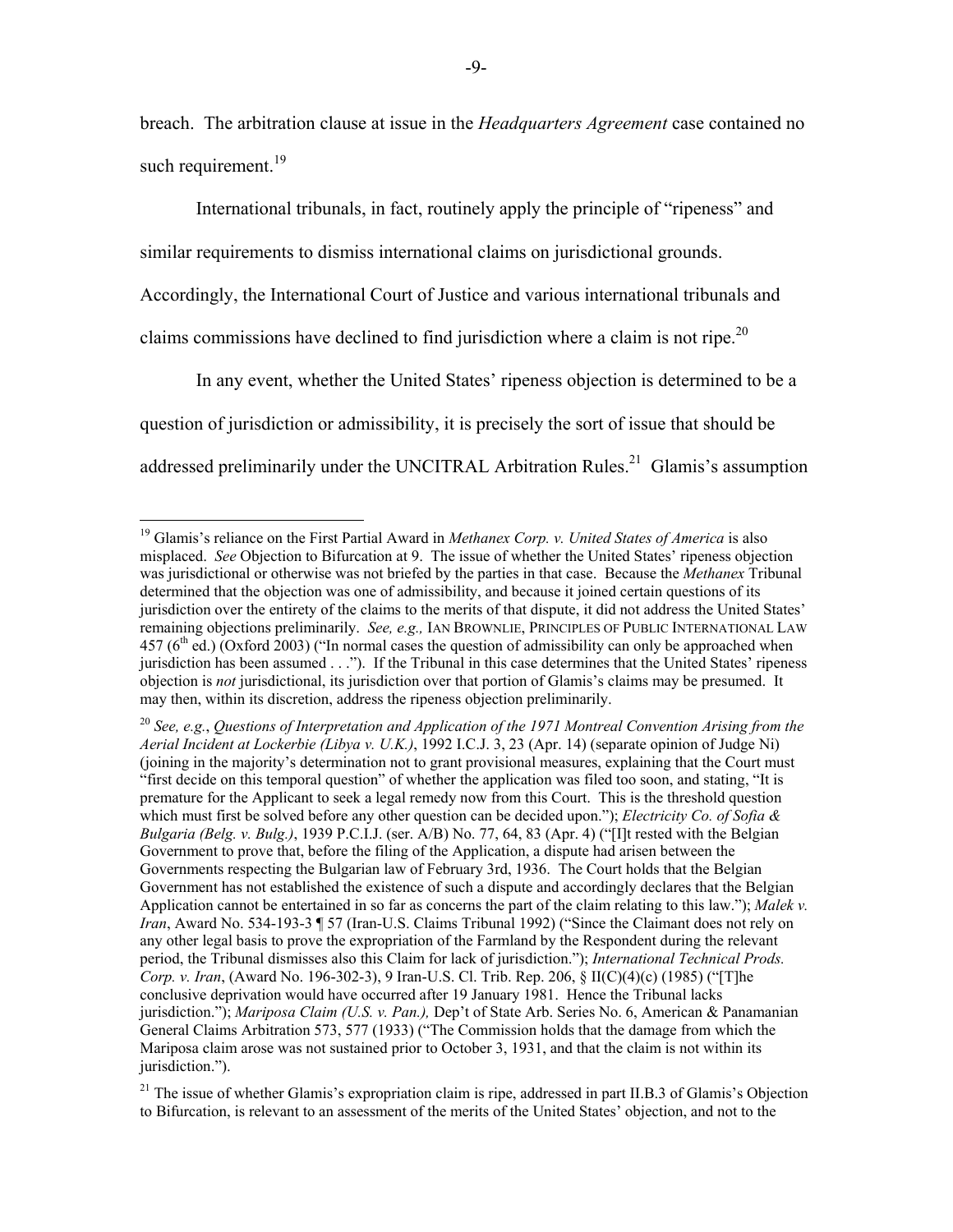that only objections labeled "jurisdictional" can be addressed preliminarily is faulty. International tribunals regularly grant preliminary treatment to issues that may not be strictly jurisdictional, such as objections based on the admissibility of the claim or the standing of the claimant.<sup>22</sup> "No purpose . . . would be served by undertaking an examination of the merits in the case for the purpose of reaching a decision which ... ineluctably must be made."23 The UNCITRAL Arbitration Rules accordingly grant tribunals broad discretion to conduct the arbitration in a manner it considers appropriate, within the guiding principles of fairness and efficiency.<sup>24</sup>

Furthermore, the principles underlying the presumption in UNCITRAL

Arbitration Rule Article 21(4) that jurisdictional objections be dealt with preliminarily

<sup>23</sup> *Northern Cameroons (Cameroon v. U.K.)*, 1963 I.C.J. 15, 38 (Judgment) (Dec. 2).

question of whether bifurcation is permissible and appropriate in this case. For this reason, and although the United States disagrees with the arguments made by Glamis in this regard and finds the cases it cites to be distinguishable, the United States will defer until the appropriate time responding to these arguments.

<sup>22</sup> *See, e.g., SGS Société Générale de Surveillance S.A. v. Republic of the Philippines,* Case No. ARB/02/6 (Decision on Jurisdiction) ¶ 94 (Jan. 29, 2004) (characterizing objections to the ripeness of certain contract claims as a matter of admissibility and addressing those objections in a preliminarily phase); *Tanzania Electric Supply Company Ltd. v. Independent Power Tanzania Ltd.*, Case No. ARB/98/8 (Decision on Preliminary Issues) ¶¶ 10-11 (addressing certain legal issues and certain issues relating to the interpretation of the agreement at issue, such as how the final reference tariff should be calculated and whether a party was entitled to terminate the agreement, in a preliminary phase); *see also, e.g.*, *Nuclear Tests I (N.Z. v. Fr.)*, 1974 I.C.J. 457, 463 (Judgment) (Dec. 20) (examining as a preliminary question whether a dispute existed); *Nuclear Tests II (Austl. v. Fr.)*, 1974 I.C.J. 253, 260 (Judgment) (Dec. 20) (same); *South-West Africa (Eth. v. S. Afr.; Lib. v. S. Afr.)*, 1966 I.C.J. 6, 18, 51 (Second Phase) (July 18) (finding that because the claimants lacked "any legal right or interest appertaining to them in the subject-matter of the present claims," they lacked standing to pursue a claim on the merits); *Nottebohm Case (Liech. v. Guat.)*, 1955 I.C.J. 4, 26 (Second Phase) (Apr. 6) (dismissing the claim without reaching the merits because the claimant failed to show the validity of its national's naturalization).

<sup>&</sup>lt;sup>24</sup> *See* UNCITRAL Arbitration Rules art. 15(1) (granting the tribunal discretion "to conduct the arbitration" in such manner as it considers appropriate"); *id.* art. 32(1) (envisioning the issuance of interim, interlocutory and partial awards); *see also* Prof. Pieter Sanders, *Commentary on the UNCITRAL Arbitration Rules*, II YEARBOOK OF COMMERCIAL ARBITRATION 172, 210 (1977) ("As a partial award may be regarded, for example, the preliminary decision by the arbitrators rejecting an objection to their jurisdiction. . . . *A partial award may also be indicated when one part of the claim, involving a considerable amount of money, can already be decided, whilst other points at issue need more time.* Whether an award must be qualified as interim or interlocutory is of no importance for the application of the Rules. *Arbitrators are entitled to make any kind of award they deem appropriate for the proper conduct of the arbitration*.") (emphasis added).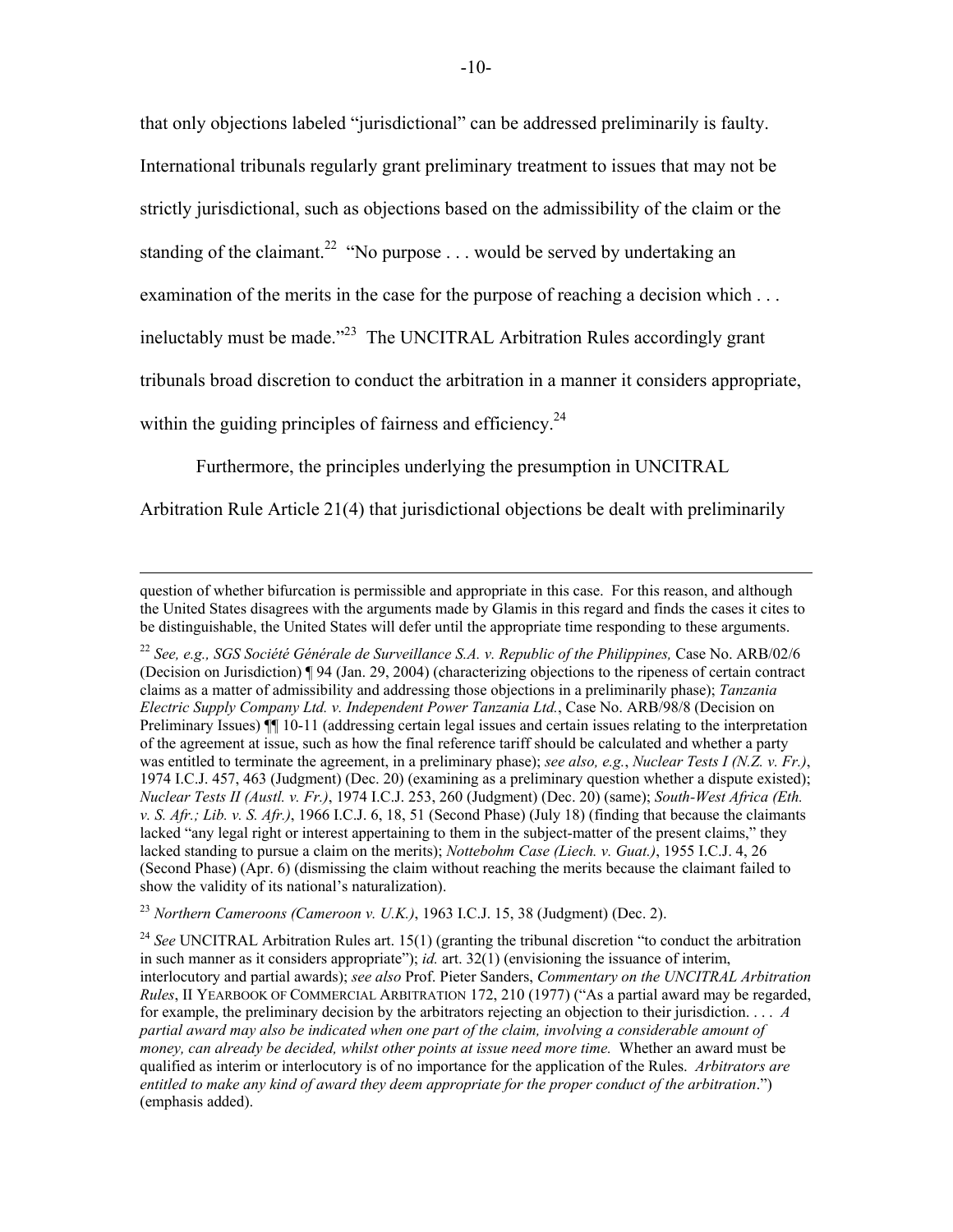apply equally to non-jurisdictional questions. Article 21(4) was drafted to encourage the efficient resolution of claims.<sup>25</sup> "[E]arly resolutions of significant preliminary issues may yield substantial savings to the parties by either deciding the case or narrowing the scope of the dispute."26 Here, a preliminary decision favorable to the United States on its ripeness defense would yield substantial savings.

Despite Glamis's attempt to characterize all of the federal and state actions at issue in this proceeding as inextricably intertwined, it is clear that the basis for Glamis's expropriation claim is the California measures.<sup>27</sup> Addressing the United States' objection to that claim preliminarily will eliminate the need to adjudicate several complex factual and legal issues. For example, a decision favorable to the United States in a preliminary phase will obviate the need, in connection with the police power defense, for a detailed review of the administrative record for at least three California State Mining and Geology

<sup>&</sup>lt;sup>25</sup> STEWART A. BAKER & MARK D. DAVIS, THE UNCITRAL ARBITRATION RULES IN PRACTICE: THE EXPERIENCE OF THE IRAN-UNITED STATES CLAIMS TRIBUNAL 106 (1992) ("In many cases, the potentially dispositive issue of the tribunal's jurisdiction should be decided before the parties have been put to the trouble and expense of making out a full case on the merits. The *travaux* show that the drafters recognized the substantial savings to the parties if the arbitrators recognize jurisdictional bars early in the proceedings.").

 $^{26}$  Matti Pellonpää & David Caron, The UNCITRAL Arbitration Rules as Interpreted and APPLIED 381 (1994); *id.* at 383 ( "The decision making effort as a result must evaluate the substantiality of the objection and consider the cost in time and money to the parties of such a preliminary ruling . . . . ").

<sup>&</sup>lt;sup>27</sup> See Notice of Arbitration ¶ 18 ("the State of California which in 2002 initiated a series of measures that individually and together have resulted in the expropriation of the Investor's investment in the Imperial Project."). To the extent that Glamis claims that *federal* measures exacted an expropriation of its investment, that claim can be easily addressed at a merits phase. The only federal action specified in Glamis's Notice of Arbitration that is not time-barred is then-Secretary Babbitt's rescinded record of decision denying Glamis's plan of operations. Glamis has conceded that the federal actions at issue have not expropriated its investment. *See* Plaintiff's Notice of Dismissal, dated Dec. 5, 2001, at 1, *Glamis Imperial Corp. v. U.S. Dep't of the Interior*, No. 01-530 (RMU) (D.D.C. filed March 21, 2001) (stating that the "vast majority of [its] claims were rendered moot by the Rescission of Record of Decision for the Imperial Project Gold Mine Proposal issued by Secretary of the Interior Gale A. Norton on November 23, 2001."). Glamis cannot now credibly claim that the denial of its plan of operations by former Secretary Babbitt constitutes an expropriation of its investment. Nevertheless, a merits phase devoted to whether this one act constituted an expropriation would require far fewer resources than would one addressing Glamis's claim that the California legislation and regulations expropriated its investment.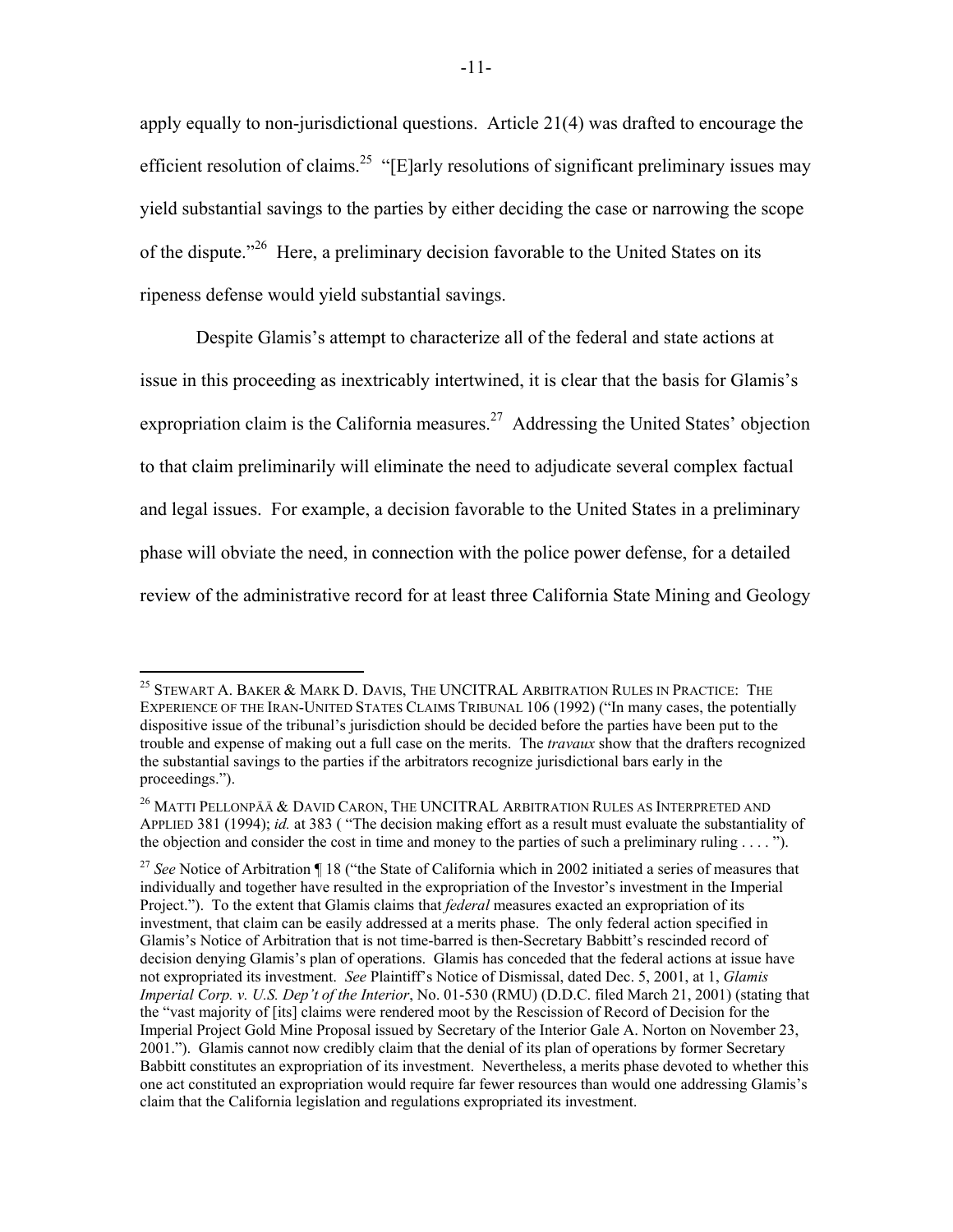Board regulations as well as the history of the challenged legislative actions.<sup>28</sup> With respect to the reasonable-investment-backed-expectations defense, a favorable decision will eliminate the need to determine the status and evolution over time of various complicated regulatory schemes, including those governing not only mining generally, but also those governing, *inter alia*, the protection of environmental resources, Tribal sacred sites, historical places and water resources.<sup>29</sup> Additionally, the Tribunal's decision in a preliminary phase may dispense with the issue of the value of Glamis's Imperial Project, which inevitably will require the costly involvement of expert witnesses.  $30$ 

By contrast, a preliminary phase would be far less fact intensive. For example, there are significant factual issues relevant to the Tribunal's determination of the ripeness issue that Glamis has not disputed. Glamis, for instance, has acknowledged that the Bureau of Land Management's ("BLM") approval is required, but has not been obtained, to allow Glamis to proceed with its Imperial Project. Similarly, nowhere does Glamis dispute – because it cannot – that without the BLM approval, Glamis is not now, and never was, in a position to have the California measures apply to it.<sup>31</sup>

Thus, Glamis's presumption that a preliminary phase would entail a detailed review of all facts relevant to the merits of Glamis's claims is incorrect.<sup>32</sup> So too is Glamis's suggestion that the Tribunal would be forced to "guess" in a preliminary phase

<sup>28</sup> *See* Statement of Defense ¶ 51.

<sup>29</sup> *See id.* ¶¶ 52-55.

<sup>30</sup> *See id.* ¶ 51.

<sup>&</sup>lt;sup>31</sup> Glamis's claims of futility also are appropriately addressed in a preliminary phase. Claims of futility frequently are considered in connection with preliminary objections in a phase separate from the merits. *See, e.g., Finnish Ship Arbitration (Finn. v. Gr. Brit.)*, III R.I.A.A. 1479, 1497-1550 (1934) (treating in a preliminary phase whether local remedies had been exhausted, including whether remedies were effective); *see also, e.g., Interhandel Case (Switz. v. U.S.)*, 1959 I.C.J. 6, 26-29 (Mar. 21) (same).

<sup>32</sup> *See* Objection to Bifurcation at 1-2.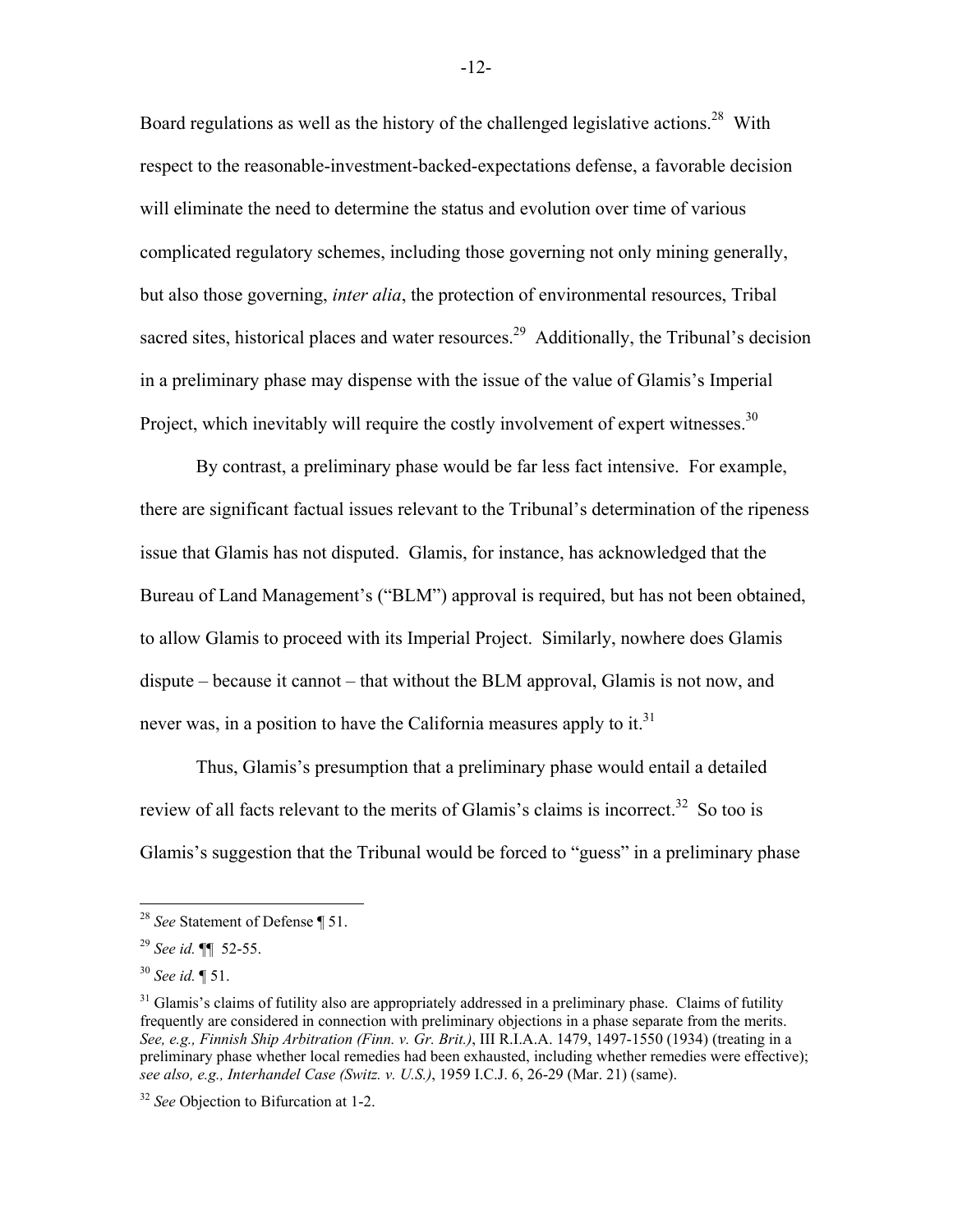on the basis of an incomplete record.<sup>33</sup> As demonstrated above, the factual review required for the proposed preliminary phase would be significantly more limited than that required for a merits phase, yet would be comprehensive with respect to the facts at issue in that preliminary phase. $34$ 

Accordingly, the Tribunal should address as a preliminary question the United States' objection to Glamis's expropriation claim based on the California measures on the ground that its claim is not ripe.

<sup>33</sup> *See id.* 

<sup>34</sup> *See, e.g., Lucchetti v. Peru*, Case No. ARB/03/04 (Award) ¶¶ 50, 59 & dispositif (Feb. 7, 2005) (finding in a preliminary phase separate from the merits that jurisdiction was lacking following factual determination that the dispute in question was temporally infirm).